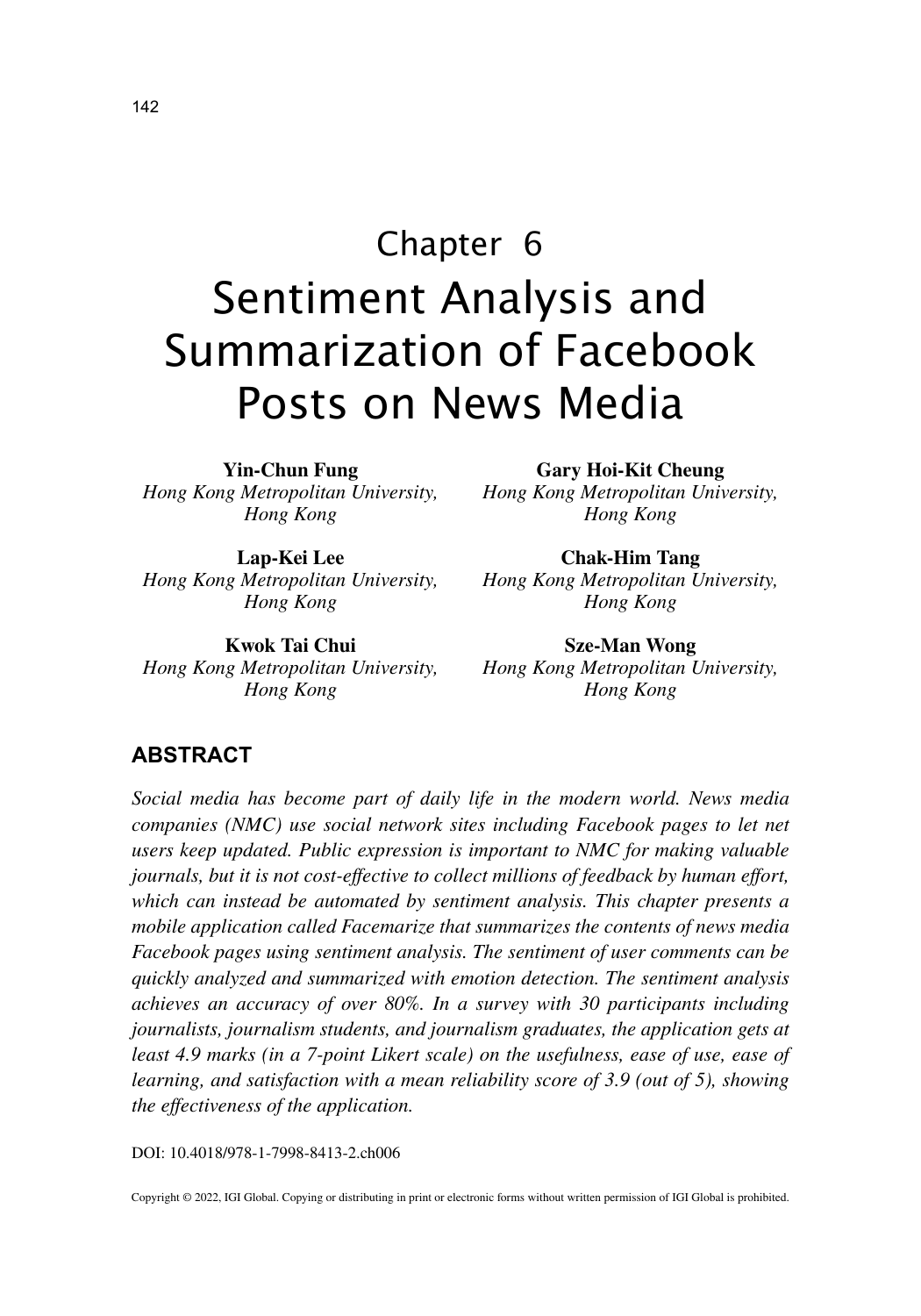## **1. INTRODUCTION**

Social media life with mobile apps has belonged to most humans these days. Social media such as Facebook and Twitter facilitates people to get connected because of their popularity (Zúñiga et al., 2012). In April 2021, Facebook was ranked as the most popular social network site (SNS) worldwide (Statista, 2021). Facebook page (or simply page) is universally applied by many different types of organizations with their special purposes. Under the trend of page, every company branches a team to concentrate on maintaining pages for spreading its journals to and interacting with the public.

SNS has a pro-social effect that helps people get news and encourages individuals' social capital and improves their civic engagement and political participation (Zúñiga et al., 2012). News media companies (NMC) report their journals to the public through periodical publication and broadcasting. Meanwhile, NMC has applied page as a platform to reach their audience and make them connected. NMC shares posts with the abstract of their journals or discussion topics of social issues on their pages. It helps their followers to keep in touch with news, and brings opportunities for them to give opinions, express feelings, and start discussions. It is beneficial to reflect the views from different issues since both NMC and the public can listen to the voices from the public. Public expression also leads NMC to continue to make valuable journals. Pages may help to keep news values and then benefit NMC, the public, and the societies.

The NMC can listen to the voices of their page followers efficiently so that they have ideas on how they should report while keeping news values. News should be accurate and objective, and also be concise, clear, and balanced (Wahl-Jorgensen & Hanitzsch, 2009). With the help of summarized contents, NMC has their directions to report transferable journals for their audience.

Their followers' horizons can be broadened to see what social issues happen and different aspects in their communities exist. It encourages them to be humbler and more responsible for their societies. It is attractive for the public to care about issues from their neighborhood to the world. They will be more confident to share their thoughts, try to understand others, and think more for justice, without following the trend blindly or being selfish. Different classes of people and government officials are counted as individuals of the public. SNS use for news encourages individuals' willingness to join and participate in civic and political activities (Zúñiga et al., 2012).

The convenience of the Internet encourages people to express themselves. However, NMC or the public can't listen to too many voices and think objectively within a limited time. It is cost-ineffective to be performed humanly. There are many pages analytic tools that are useful for NMC pages to realize their followers. Even though, none of them is beneficial for keeping news values because they are mainly